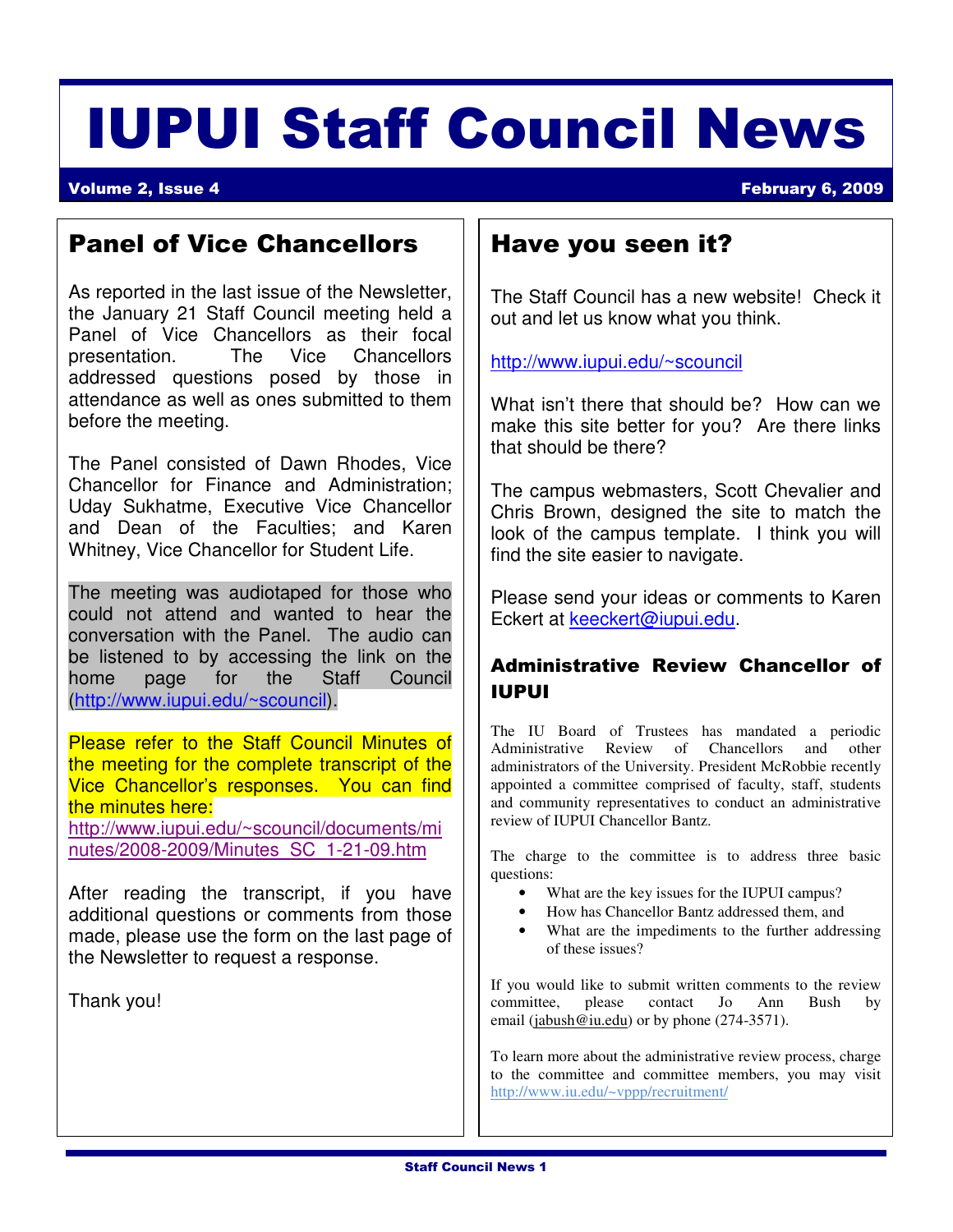#### AGENDA IUPUI Staff Council Wednesday, February 18, 2009 - 3:00 – 5:00 p.m. ~ CE 409

| Ι.    | $3:00$ p.m.              | <b>Welcome and Call to Order</b><br>Sue Herrell, IUPUI Staff Council President, sherrell@iupui.edu                                                                                                                                                                                                                                                                                                                                         |
|-------|--------------------------|--------------------------------------------------------------------------------------------------------------------------------------------------------------------------------------------------------------------------------------------------------------------------------------------------------------------------------------------------------------------------------------------------------------------------------------------|
| II.   |                          | <b>Adoption of the Order of Business for the Day</b><br>Sue Herrell                                                                                                                                                                                                                                                                                                                                                                        |
| III.  |                          | [Action Item] Approval of the Minutes of the January 21, 2009, Meeting<br>http://www.iupui.edu/~scouncil/documents/minutes/2008-2009/Minutes SC 1-21-09.htm<br>Please read the minutes and be prepared for approval. No copies are being made.                                                                                                                                                                                             |
| IV.   | 3:05 p.m.<br>10 minutes  | <b>Updates from the Vice Chancellor for Finance and Administration</b><br>Dawn Rhodes, Vice Chancellor for Finance and Administration and Administrative Designee,<br>dawnrhod@iupui.edu                                                                                                                                                                                                                                                   |
| V.    | 3:15 p.m.<br>5 minutes   | <b>Report from Human Resources Administration</b><br>Ellen Poffenberger, Assistant Vice Chancellor for Human Resources, epoffenb@iupui.edu                                                                                                                                                                                                                                                                                                 |
| VI.   | 3:20 p.m.<br>25 minutes  | [Discussion Item] FLSA and Payroll Issues for PAO and PAU Staff<br>Dan Rives, Associate Vice President, University Human Resources, drives@indiana.edu<br>Kathleen McNeely, Associate Vice President, Financial Management Services,<br>kmcneely@indiana.edu                                                                                                                                                                               |
| VII.  | 3:45 p.m.<br>20 minutes  | [Discussion Item] Student Success at IUPUI<br>Scott Evenbeck, Dean, IUPUI University College                                                                                                                                                                                                                                                                                                                                               |
| VIII. | $4:05$ p.m.<br>5 minutes | <b>Report from the First Vice President</b><br>Christine Padgett, IUPUI Staff Council First Vice President, cepadget@iupui.edu                                                                                                                                                                                                                                                                                                             |
| IX.   | 4:10 p.m.<br>25 minutes  | <b>Standing and Ad Hoc Committee Reports</b><br>A. Bylaws (Avis Frieson, Chair)<br>Communications (Elizabeth Wager, Chair)<br>В.<br>[Ad Hoc] Diversity (Gary Curto, Chair)<br>C.<br>[Ad Hoc] Fine Arts and Crafts Fair (Melanie Curfman, Co-Chair)<br>D.<br>Membership (Dale Ray, Chair)<br>Е.<br>Rewards and Recognition (Margo Foreman, Chair)<br>F.<br>Special Events (Dale Ray, Chair)<br>G.<br>H.<br>Staff Affairs (Lee Stone, Chair) |
| Х.    | 4:35 p.m.<br>5 minutes   | Call for Additional Reports / SC Agenda Items from Standing or University Committees<br>Fine Arts and Crafts Fair (Sue Herrell)                                                                                                                                                                                                                                                                                                            |
| XI.   | 4:40 p.m.<br>5 minutes   | <b>Report from IUPUI Faculty Council Liaison</b><br>Sarah Baker, IUPUI Faculty Council Executive Committee, ssbaker2@iupui.edu                                                                                                                                                                                                                                                                                                             |
| XII.  | 4:45 p.m.<br>5 minutes   | Report from the Chancellor's Academic Liaison<br>Mary Fisher, Associate Vice Chancellor for Academic Affairs, mlfisher@iupui.edu                                                                                                                                                                                                                                                                                                           |
| XIII. | 4:50 p.m.<br>5 minutes   | <b>Old Business</b>                                                                                                                                                                                                                                                                                                                                                                                                                        |
| XIV.  | 4:55 p.m.<br>5 minutes   | <b>New Business</b>                                                                                                                                                                                                                                                                                                                                                                                                                        |
| XV.   | 5:00 p.m.                | Adjournment                                                                                                                                                                                                                                                                                                                                                                                                                                |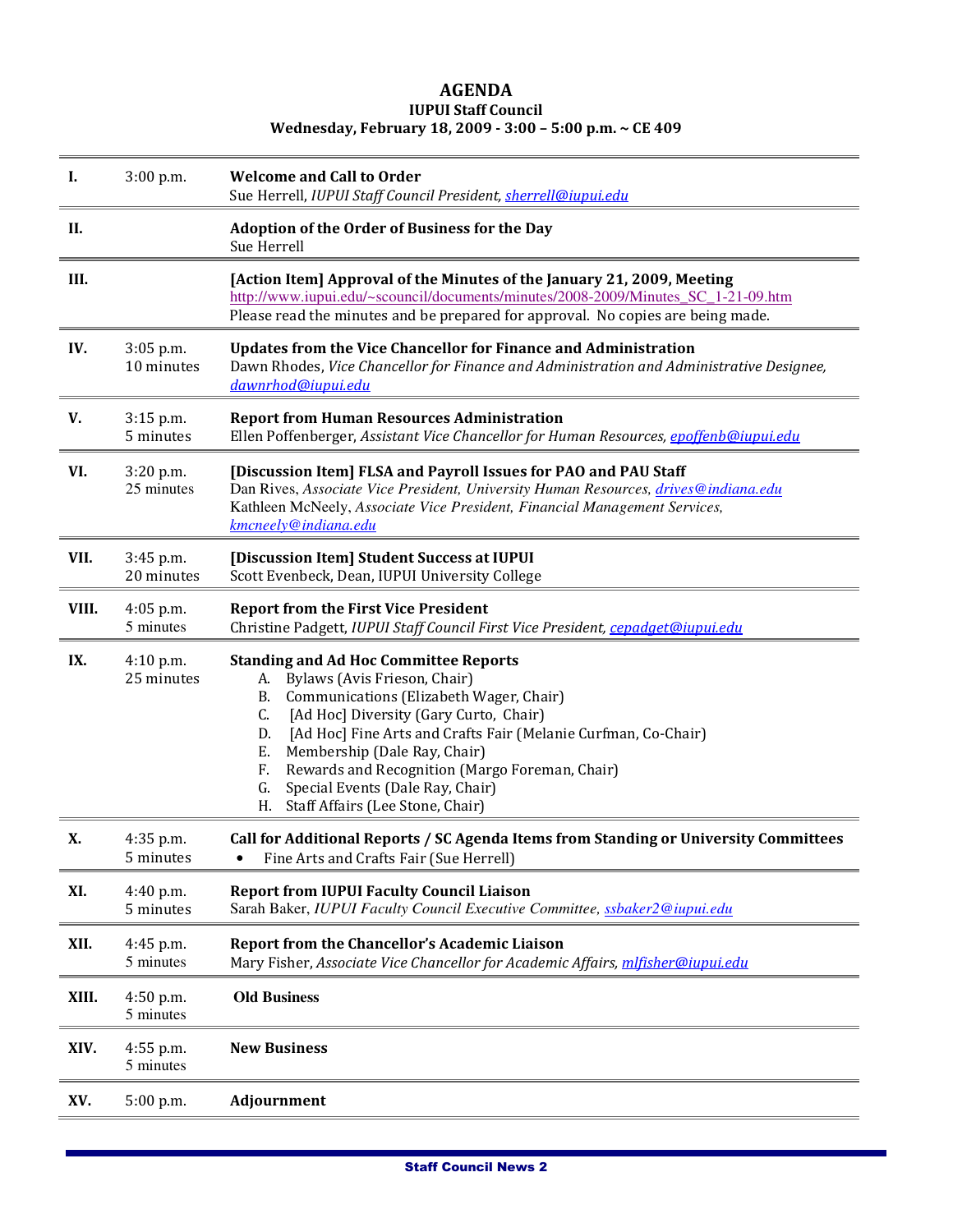## **2009 Women's History Month Leadership Awards**

Nominations are now open for the Annual IUPUI **Women's History Month Leadership Awards** for faculty, staff and students. As a part of the Women's History Month observance at IUPUI, women leaders from across the campus will be recognized for their contributions to the IUPUI community. All IUPUI students, faculty and staff may nominate women leaders for the awards.

**For Faculty and Staff nominations use the nomination form at the end of the Newsletter** or go to the IUPUI Office for Women website under the "Leadership" page at: http://ofw.iupui.edu/leadership.asp . Click on "Nomination Form" under "Women's History Month Annual Leadership Awards." A description of the criteria can be found on the website as well. Nominations are due by **5:00 p.m. on Friday, February 27, 2009.** 

Electronic nomination forms and letters can be sent to Marie Chastain, mchastai@iupui.edu, or hard copy forms faxed to 278- 0241 or mailed to IUPUI Office for Women, UL 1140. Questions should be directed to Kathy Grove at 278- 3600, ksgrove@iupui.edu.

Award winners and nominees will be recognized at the Annual Women's History Month Leadership Reception, Wednesday, March  $25^{th}$ , 2:30 p.m.  $-4:30$  p.m., Campus Center, 450B.

**For Student nominations**, information on the nomination process can be found on the Division of Student Life website at: http://life.iupui.edu/ccl/leadership/recognition/women.html Nominations for students can be submitted until Friday, February 13 at 5pm.

Kathleen S. Grove, MA, JD Director, Office for Women Indiana University - Purdue University Indianapolis University Library, Room 1140 755 West Michigan Street Indianapolis, IN 46202-5195 (317) 278-3600 **IUPUI** ksgrove@iupui.edu; **Office for Women** http: //ofw.iupui.edu/index.asp

# Thanks!!

Ī

The Staff Council thanks Scott Hemmerlein and Nikki Mabry for their participation as Staff Council Representatives for the School of Medicine and the School of Informatics. Scott has resigned and Nikki has moved to another state. We thank them so much for their work to further the mission of the Staff Council! Staff members will be appointed to replace them.



Staff Council News 3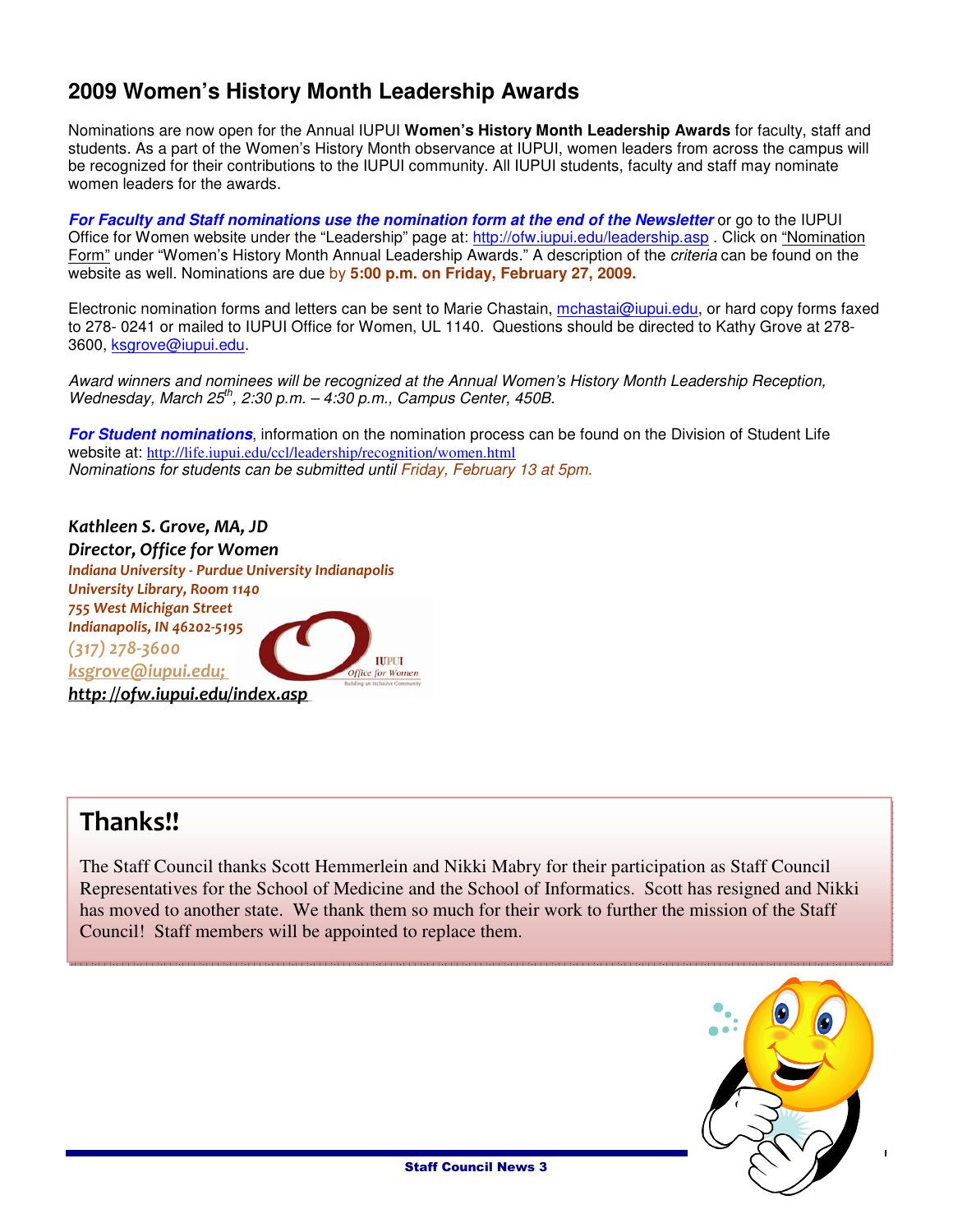# Admit it.... You want to get in **shape!** Check out this FREE offer!

See for yourself why the National Institute for Fitness and Sport [NIFS] is over 20 years strong! We want to help YOU discover YOUR passion. Your FREE, no risk, no obligation, 14-day trial membership\* includes:

- Over 70 group fitness classes including yoga, BODYPUMP™, Zumba® and mat Pilates
- A 30-minute consultation with one of our friendly, professional fitness specialists
- A parking pass for our gated parking lot
- A 200-meter indoor rubberized running and walking track
- Over 100 pieces of cardiovascular exercise equipment with 15" personal cable TVs
- An NBA regulation-size basketball court
- Extensive weight training equipment
- Climbing wall
- Comfortable locker rooms with sauna, steam room & whirlpool, daily use lockers (keys provided -- no need to bring a lock) and towel service
- Much, much more!

Please contact Sue Herrell at sherrell@iupui.edu or 274-4477 for a free trial membership certificate. The certificates are good until March 31, 2009.

\*Must be at least 21 (unless a student with a valid student photo ID), a local resident and a new guest to be eligible.

# Samaritan's Feet Honors Coach Ron Hunter at the Indianapolis Symphony

Partnering with Samaritan's Feet, the humanitarian agency that outfits children around the world with new shoes, the ISO will perform a program of powerful music from some of the most popular and inspiring sports films of all time. And they'll perform barefoot! IUPUI Coach Ron Hunter, who has raised awareness for the effort since 2007, will be honored at the concert. Proceeds for the concert will benefit Samaritan's Feet and the Orchestra's Annual Fund.

For more information: http://www.indianapolissymphony.org/tickets/details.aspx?id=2683

Here is a video clip of Coach Hunter on ESPN talking about this project: http://espn.go.com/video/clip?id=3859300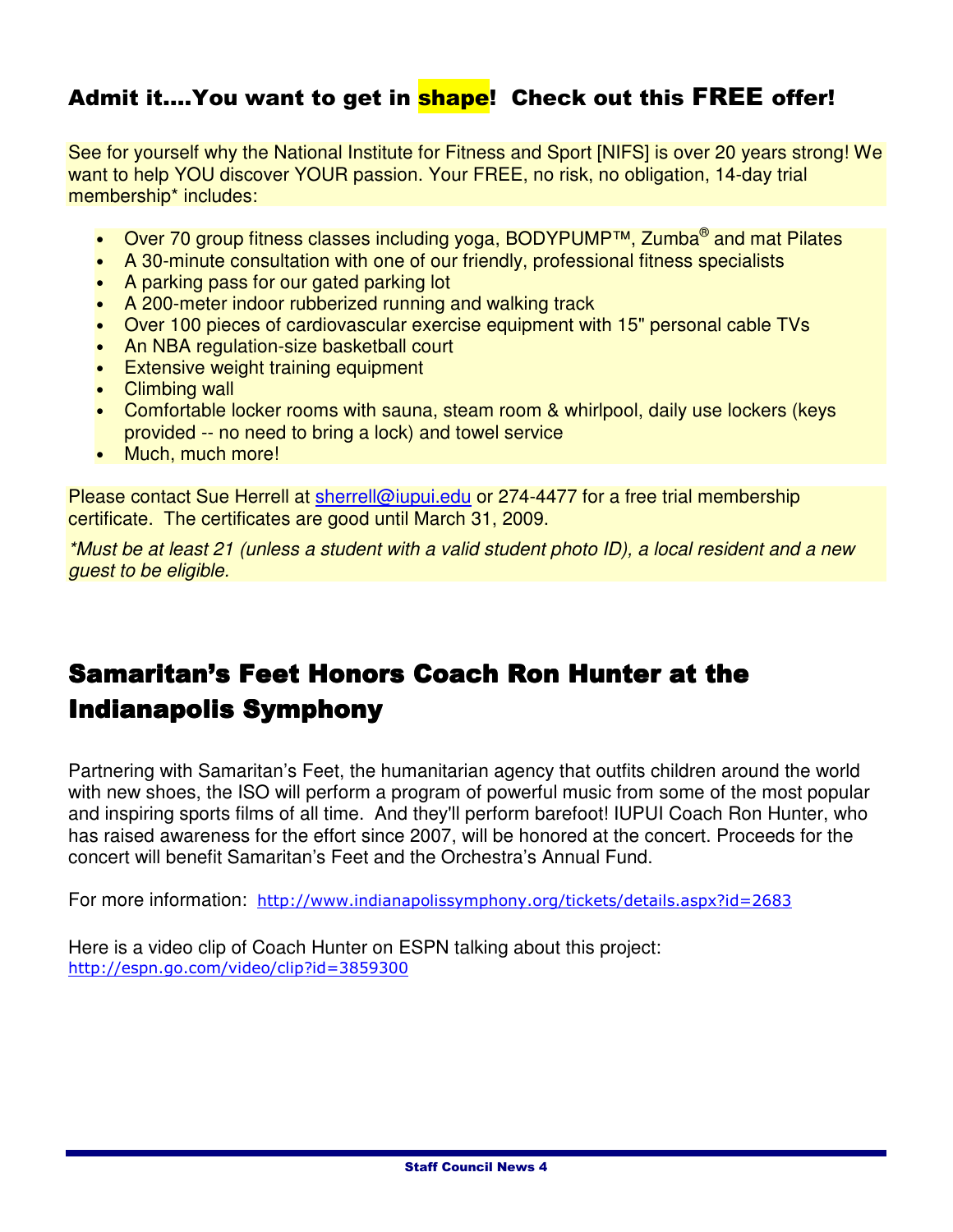#### The Staff Council Newsletter is published every Friday. Articles or items for inclusion may be submitted to Karen

IUPUI Staff Council Office - scouncil@iupui.edu Indiana University–Purdue University Indianapolis 620 Union Drive, UN 403, Indianapolis, IN 46202 Phone: (317) 274-2215 http://www.iupui.edu/~scouncil/

Eckert at keeckert@iupui.edu. Deadline for submission is Thursday at 5:00 p.m. Let's spread the word about Staff Council! Permission is not needed to forward the

# EVENTS/DEADLINES

#### STAFF COUNCIL MEETING DATES (3:00 – 5:00 P.M.)

February 18, 2009 – Campus Center (CE) 409 March 18, 2009 – Campus Center (CE) 409 April 15, 2009 – Campus Center (CE) 409 May 20, 2009 – Campus Center (CE) 409 June 17, 2009 – Campus Center (CE) 409

#### AWARDS

Bepko Spirit Award Nominations Open: February 5, 2009 Nominations Close: March 15, 2009 See http://www.iupui.edu/~scouncil/awards/bepko\_spirit.html to apply.

#### EVENTS

Legacy Project Spring Planting March 24, 2009 (TENTATIVE) – depends on the weather and when the plants arrive. Watch for more news about timing, but if you would like to volunteer to help with the planting, please contact Nancy Gibson at nmgibson@iupui.edu.

Spring Blood Drive April 24, 2009 Inhouse blood draws – Campus Center Bloodmobile – Medical Science Building (TENTATIVE)

Karen Eckert Editor

newsletter.













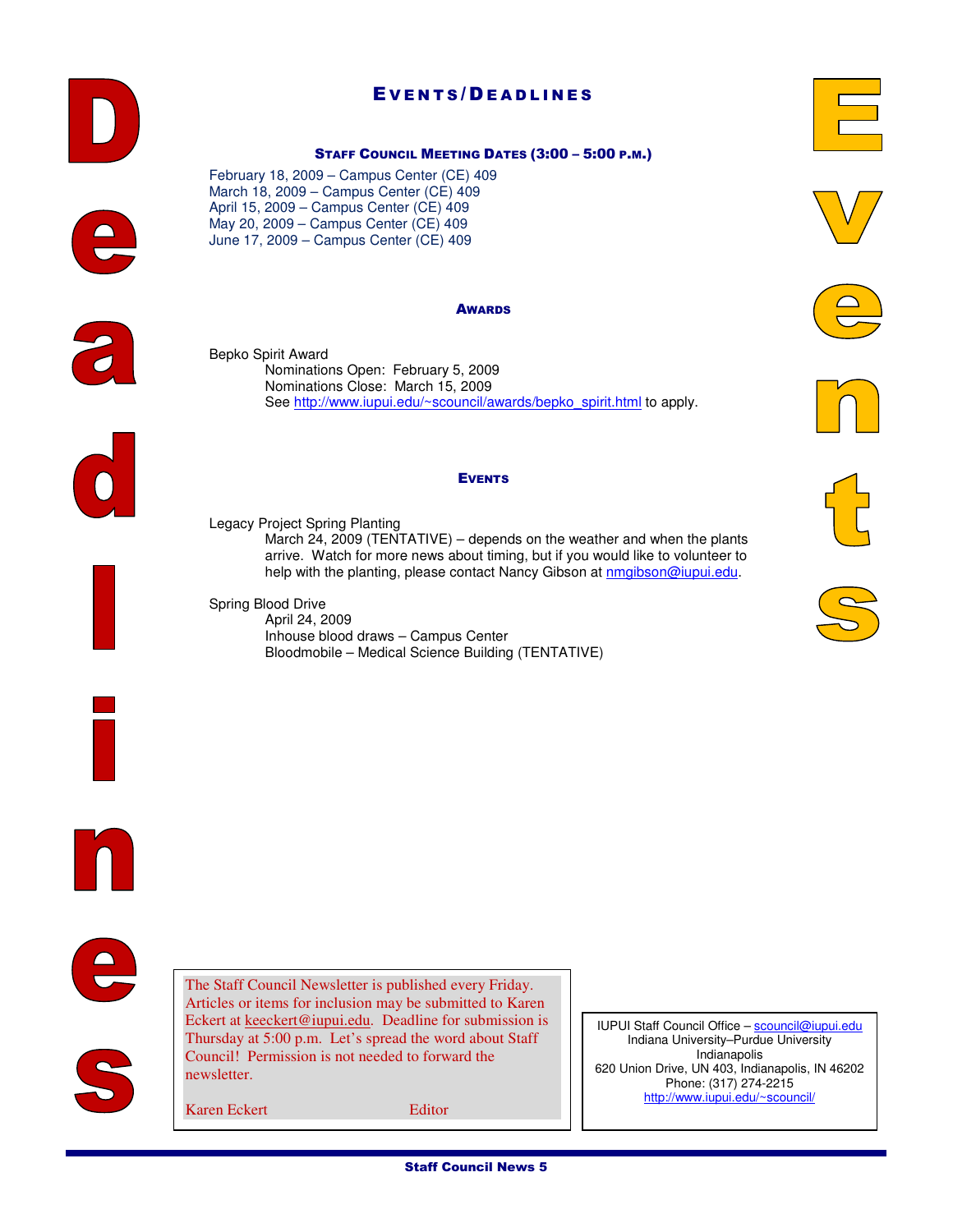**IUPUI** is pleased to present the Cutting Edge Lecture Series. Top university professors will engage the community in discussions about rapidly changing fields of inquiry. Lectures begin at 4:30 p.m. in the University Library **Lilly Auditorium.** 

Lectures are free and open to all. Complimentary parking is available in the **North Street Garage.** 

For more information visit www.iupui.edu/administration/acad\_affairs/

#### March 4 Hope & Optimism: **The Effects of Beliefs about** the Self and the World Kevin Rand, Psychology

- March 11 Challenges for Sustaining and Improving Water **Resources in Indiana** Lenore Tedesco, Earth Science
- March 25 What are we Made of? **The Basic Structure of Matter** Uday Sukhatme, Academic Affairs and Physics
	- **April 1 Privacy Disruptions:** What they are and Why they Bother Us Sandra Petronio, Communication Studies and TRIP

April 8 Race, Space, Crime, and the African American **Entrepreneur** Bessie House-Soremekun, **Political Science** 

# **CUTTING EDGE LECTURE SERIES**<br>SPRING 2009

**IUPUI** INDIANA UNIVERSITY **IMPLIMADOLIC** 

П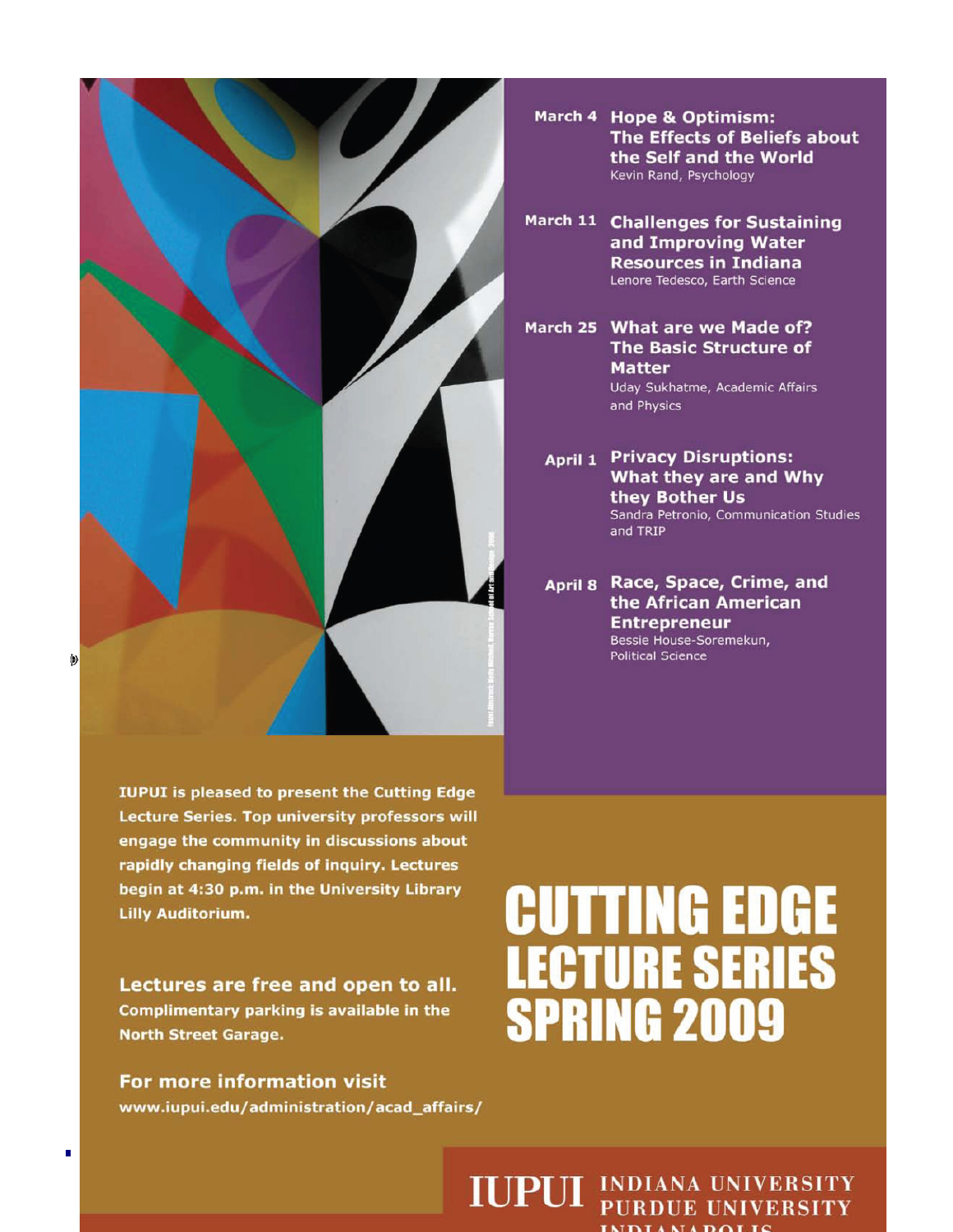#### **Outstanding Women Faculty & Staff Leaders Nomination Form 2009**

The Annual **Women's History Month Leadership Awards for Faculty & Staff** will recognize the special contributions of IUPUI **women faculty** and **staff** to the campus and greater community.

**Outstanding Female Faculty & Staff Leaders Criteria:** Nominees for this recognition should exhibit extraordinary effort and success in at least one of the categories below:

*Commitment to teaching and/or service to students;* 

*Commitment to IUPUI and its mission;* 

*Commitment to serving others in the greater community;* 

*Service as a role model for students, faculty, or staff;* 

*Excellence in job performance or field of endeavor* 

Performance in all categories will be considered by the selection committee.

#### **Step 1: Faculty/Staff Nominee Information**

| Name:         | <b>Years of Continuous</b> |  |
|---------------|----------------------------|--|
|               | <b>IUPUI</b> Employment:   |  |
| Title:        | Full-time or Part-         |  |
|               | time:                      |  |
| Department:   |                            |  |
| Campus        |                            |  |
| Address:      |                            |  |
| Campus        |                            |  |
| Phone:        |                            |  |
| Campus email: |                            |  |
|               |                            |  |

#### **Step 2: Nominator Information**

| Name:            | Title: |  |
|------------------|--------|--|
| School or Dept.: |        |  |
| Campus Address:  |        |  |
| Campus Phone:    |        |  |
| Campus Email:    |        |  |

#### **Step 3: Reason(s) for nomination: Please attach a letter describing how this individual meets the criteria for this recognition.**

**Step 4:** Return this nomination form and nomination letter by **5:00 pm on Friday, February 27, 2009**, to Marie Chastain, mchastai@iupui.edu, or fax to 278-0241, or they may be mailed to the Office for Women, UL 1140. Please duplicate this form for multiple nominations. Questions should be directed to Kathy Grove at 278-3600 or ksgrove@iupui.edu. *Please note: Excerpts from nomination forms may be used during the introductions of winners.*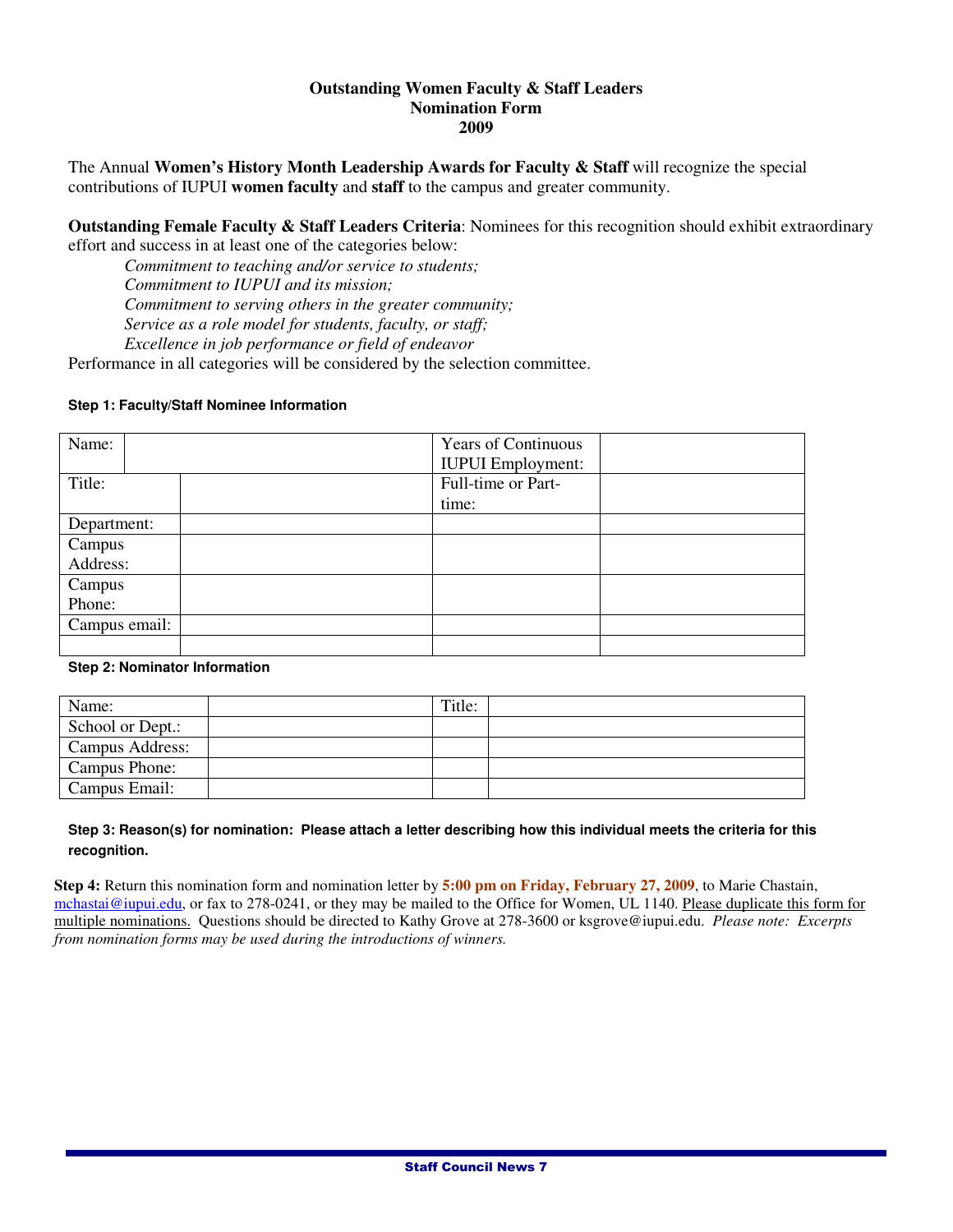#### **IUPUI Annual Women's History Month Leadership Awards**

#### **Award Criteria and How to Submit Nominations**

**Faculty and Staff Awards:** For faculty and staff awards we will make two awards in each category, one to "veteran" faculty and staff and one to "newcomer" faculty and staff. A veteran member is anyone who has served the university continuously for five or more years. A newcomer member is anyone who has served the university for fewer than five years. We will also give an award for outstanding part-time female faculty or staff member. There will be a total of 5 awards: full time veteran faculty, full time newcomer faculty, full time veteran staff, full time newcomer staff and parttime faculty or staff award.

**Eligibility**: All IUPUI students, faculty and staff may nominate women leaders who are either full-time or part-time faculty or staff for recognition at the Women's History Month Leadership Reception. The selection committee will honor all nominees with recognition certificates.

**Criteria for Outstanding Women Faculty and Staff Leaders:** Nominees for this recognition should exhibit extraordinary effort and success in at least one of the categories below:

- Commitment to teaching and/or service to students
- Commitment to IUPUI and its mission
- Commitment to serving others in the greater community
- Service as a role model for students, faculty, or staff
- Excellence in job performance or field of endeavor

• The consideration of award winners, however, will include a review of effort in all categories.

#### **Nomination Forms:**

.

Nomination forms may be obtained on the IUPUI Office for Women website at: http://ofw.iupui.edu/leadership.asp Click on "Nomination Form" under "Women's History Month Annual Leadership Awards." Nominations are due **5:00 pm on Friday, February 27, 2009**

You may send an electronic nomination form and nomination letter to Marie Chastain, mchastai@iupui.edu, or fax it to 278-0241 or mail it to IUPUI Office for Women, UL 1140. Questions should be directed to Kathy Grove at 278-3600, ksgrove@iupui.edu.

Award winners and nominees will be recognized at the Annual Women's History Month Leadership Reception, Wednesday, March 25<sup>th</sup>, 2:30 p.m.  $-$  4:30 p.m., Campus Center, 450 B. Nominators will also be invited to this reception.

**Student Awards**: This year the Outstanding Female Student Leader Awards will again be presented at the Women's History Month Leadership Reception.

**Eligibility**: Faculty, staff, or students may nominate a qualified IUPUI female student. All nominated students will be contacted and given an opportunity to apply for the Outstanding Female Student Leader Awards. There will be two graduate student and two undergraduate student awards. Students who are nominated must then complete additional application materials. Students may be nominated as an Outstanding Female Student Leader more than once during their collegiate experience, but may only receive an Outstanding Female Student Leader Award once. **Criteria**: Outstanding Female Student Leader nominees should possess strong personal characteristics, outstanding academic achievements, and a commitment to serving others.

 To nominate a student: http://life.iupui.edu/ccl/leadership/recognition/women.html Nominations can be submitted until Friday, February 13 at 5pm.

**\_\_\_\_\_\_\_\_\_\_\_\_\_\_\_\_\_\_\_\_\_\_\_\_\_\_\_\_\_\_\_\_\_\_\_\_\_\_\_\_\_**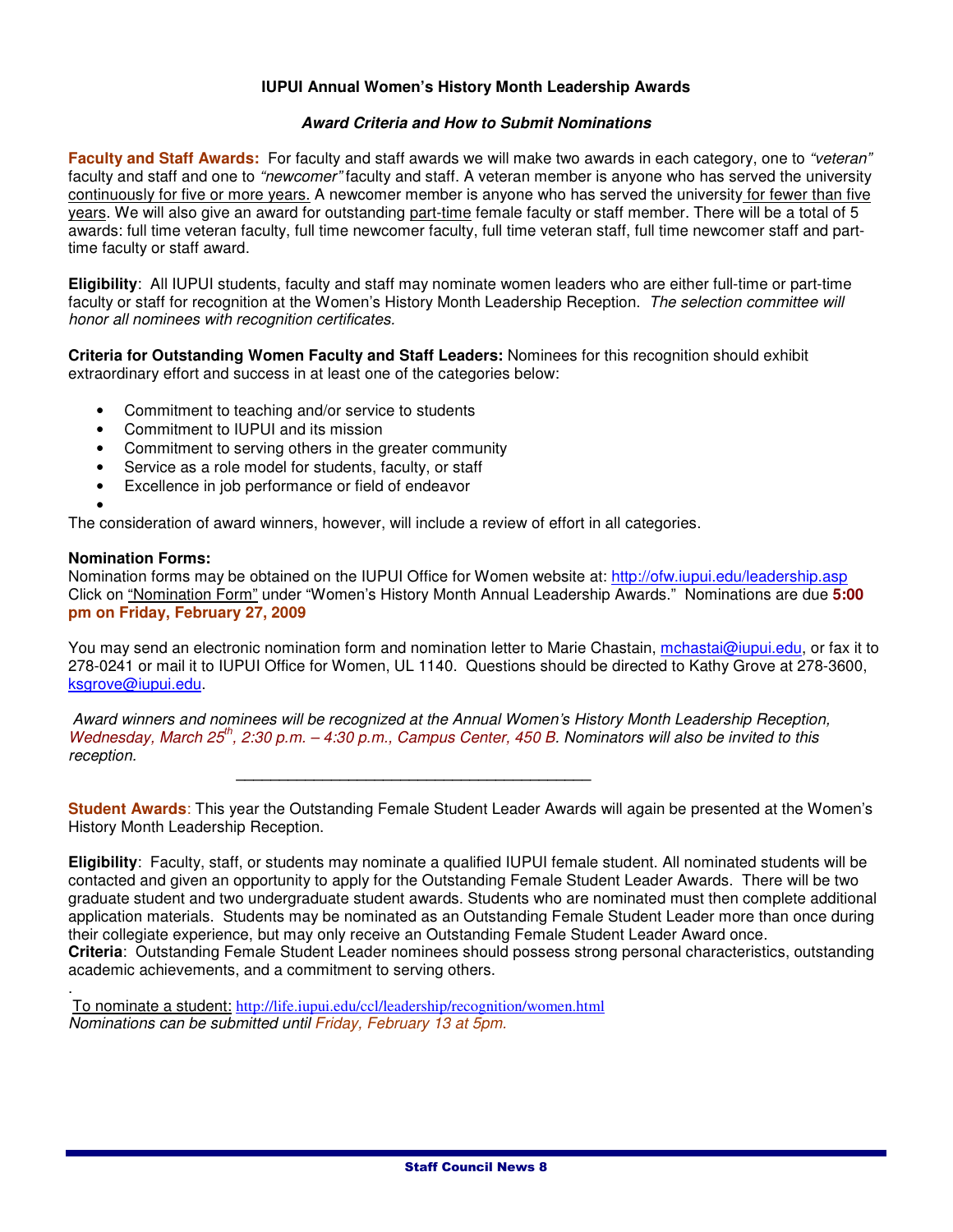



## **YOUR OFFICIAL IUPUI IDENTIFICATION CARD & MORE!**

ID: Payment Card: Discount Card: Rec Card: Printing Card: Access Card:

## Mo'Joe Coffeehouse **February Deal of the Month**

What: Receive any size, any flavor latte for only \$2.50! When: Month of February How: Just pay with your Jagtag! Where: 222 W. Michigan St., Indianapolis, IN, 46204

## JagPerk of the Month **Cardinal Fitness Offers:**

-\$20 joining fee

-\$19.95 monthly dues -Month-to-month membership -No contract

-13 Indianapolis area locations -7 day free trial membership -Personal training, tanning and childcare at most locations

JagPerks offered to JUPUI faculty, staff and students. Questions contact Travis at 347-8870 or eaglecreekfitness@sbcglobal.ne

### **Au Bon Pain February Deal of the Month**

What: Receive a FREE med. coffee with the purchase of a pastry. When: Monday-Friday, 6am-10am, Entire month of Feb. How: Just pay with your Jagtag!

Where: Offer available at Au Bon Pain located at 901 Indiana Ave.

## JagPerk of the Month **Indiana Members Credit Union**

Earn up to \$200 - Now through Feb. 28, 2009, earn \$50 for a new checking account, \$50 for an auto loan, & \$100 for a home equity\*!

Not valid with any other offer. \$50 minimum savings balance required. All new checking accounts require direct deposit for bonus except student accounts. Account must remain opened at least six months or account may be debited the bonus. Current IMCU loans exempt. Subject to credit approval. Offer expires Feb. 28, 2009.

# Jagtag + Gift Cards + Delivery Option = CONVENIENCE

Not only can you purchase your favorite gift cards from the Jagtag Office with your Jagtag but now you can have your order delivered directly to you! Just fax in a Gift Card Order Form found at www.jagtag.iupui.edu in the JagPerks section to 274-7761 & your order will be processed and delivered directly to you! Visit www.jagtag.iupui.edu for details! Here are a few of the available gift cards:

| -Marshalls | -HomeGoods                             | -old Navy        | -Kroger              | -Kohl's | -On the Border  | -Carrabba's Italian Grill |
|------------|----------------------------------------|------------------|----------------------|---------|-----------------|---------------------------|
|            | -AJ Wright -Dick's Sporting Goods -Gap |                  | -Shell Gas Station   | -Lowe's | $-chii's$       | -Cheeseburger in Paradise |
| -TJ Maxx   | -Amazon.com                            | -Banana Republic | -Wal-Mart/Sam's Club | -CVS    | -Macaroni Grill | -Bonefish Grill           |

# **Users Wanted. No Experience Necessary.**

Use your Jagtag as payment at these locations...

#### Now Accepting Jagtag!

TheTextbookAlternative.Com 222 W. Michigan St. www.thetextbookalternative.com **Mo'Joe Coffee House** 222 W. Michigan St.www.mojoecoffeehouse.com Indy's College Bookstore 601 11<sup>th</sup> St., www.indysbooks.com **NIFS Service Desk** 

Purchase merchandise, beverages & more!

#### **Now Accepting Jagtag!**

**ZING Restaurant** 543 Indiana Ave., www.zingrestaurant.com **Red Eye Cafe** 250 S. Meridian St., www.redeyecafe.com **Au Ron Pain** 

901 Indiana Ave., www.aubonpain.com

Judge's Bar-B-Que 2104 W. Michigan St., www.judgesbbq.com

Jimmy John's 605 W. 11<sup>th</sup> St., www.jimmyjohns.com

#### **Now Accepting Jagtag!**

Hot Box Pizza - NEW! 923 Indiana Ave., www.gethotboxpizza.com

#### **Coming Soon!**

Hardee's 710 W. 10th St., www.hardees.com **Creation Cafe** 337 W. 11<sup>th</sup> St, www.indycanal.com

# www.jagtag.iupui.edu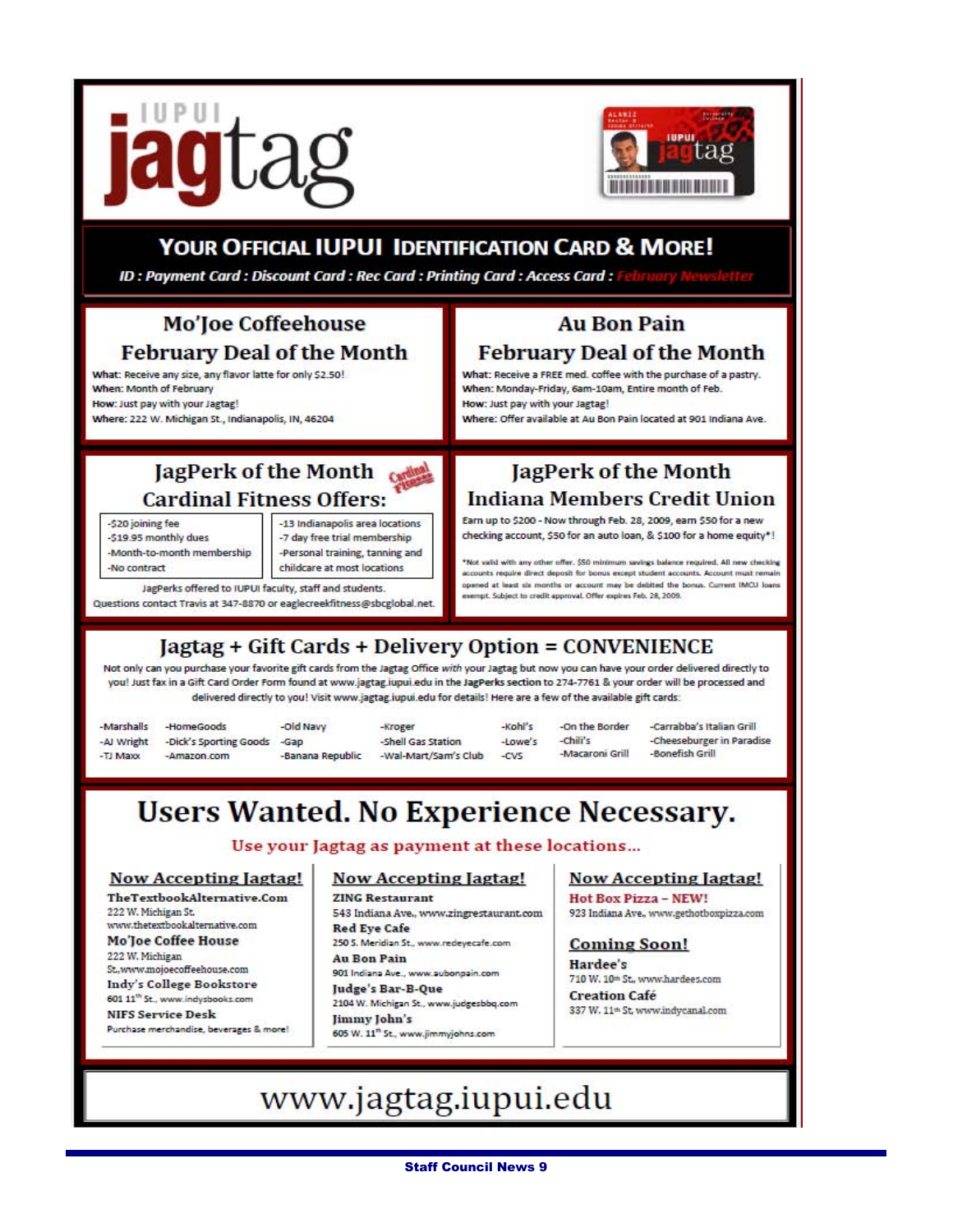# **OFFICE OF<br>HUMAN RESOURCES IUPUI ADMINISTRATION**

INDIANA UNIVERSITY-PURDUE UNIVERSITY Indianapolis

Memorandum

| To:   | Participants and supporters of HRA professional development opportunities                                                                    |
|-------|----------------------------------------------------------------------------------------------------------------------------------------------|
| From: | Daniel B. Griffith, Manager<br>Marilyn H. Kuhn, Sr. Consultant<br>Bridget S. Working, Consultant<br>Training & Organization Development, HRA |
| Date: | February $5, 2009$                                                                                                                           |
| Re:   | 8th Annual IUPUI Spring Staff Seminar:<br>Riding the Wave: Successful Techniques for Navigating Changes at Work and in Life                  |

We are pleased to announce that HRA is again sponsoring the IUPUI Annual Spring Staff Seminar. The topic this year is "**Riding the Wave: Successful Techniques for Navigating Changes at Work and in Life,**" presented by Dan Johnson, President of Performance Mastery, a coaching and performance improvement firm located in Indianapolis. The seminar will be held on Tuesday, April 7, 2009 from 9:00 a.m. to Noon or 1:00 p.m. to 4:00 p.m. in the Campus Center Multi-purpose room 450C.

There is no question that we are experiencing a time of unprecedented change - in our world, in our country, and at IUPUI. The constant and often unpredictable nature of these changes can leave us weary and uncertain about how they will impact us directly in our own work and lives. While we can't easily anticipate and control the changes that impact us, we can learn to navigate them so that we stay focused and positive during turbulent times.

In this seminar participants will learn about the four phases of response to change, identify how they typically respond to change, learn how to respond effectively to the resistance others have to change, identify what they can do to thrive during times of change, and learn how to make the most of changes at work or at home.

Please refer to the attached flyer for additional details. There is a small \$30.00 registration fee that is well worth the return you will receive in terms of professional development for you and your staff. This fee is non-refundable and also includes refreshments.

Please consider attending this event and encourage others to participate as well. While the flyer provides the registration information, including details regarding on-line registration and fee payment, specific inquiries may be directed to Sandy Stone at 274-4438 or sastone@iupui.edu.

> 620 Union Drive, Union Building Room 340, Indianapolis, Indiana, 46202-5168 (317) 274-4438 Fax (317) 274-5481 www.hra.iupui.edu

FLYER follows on next page.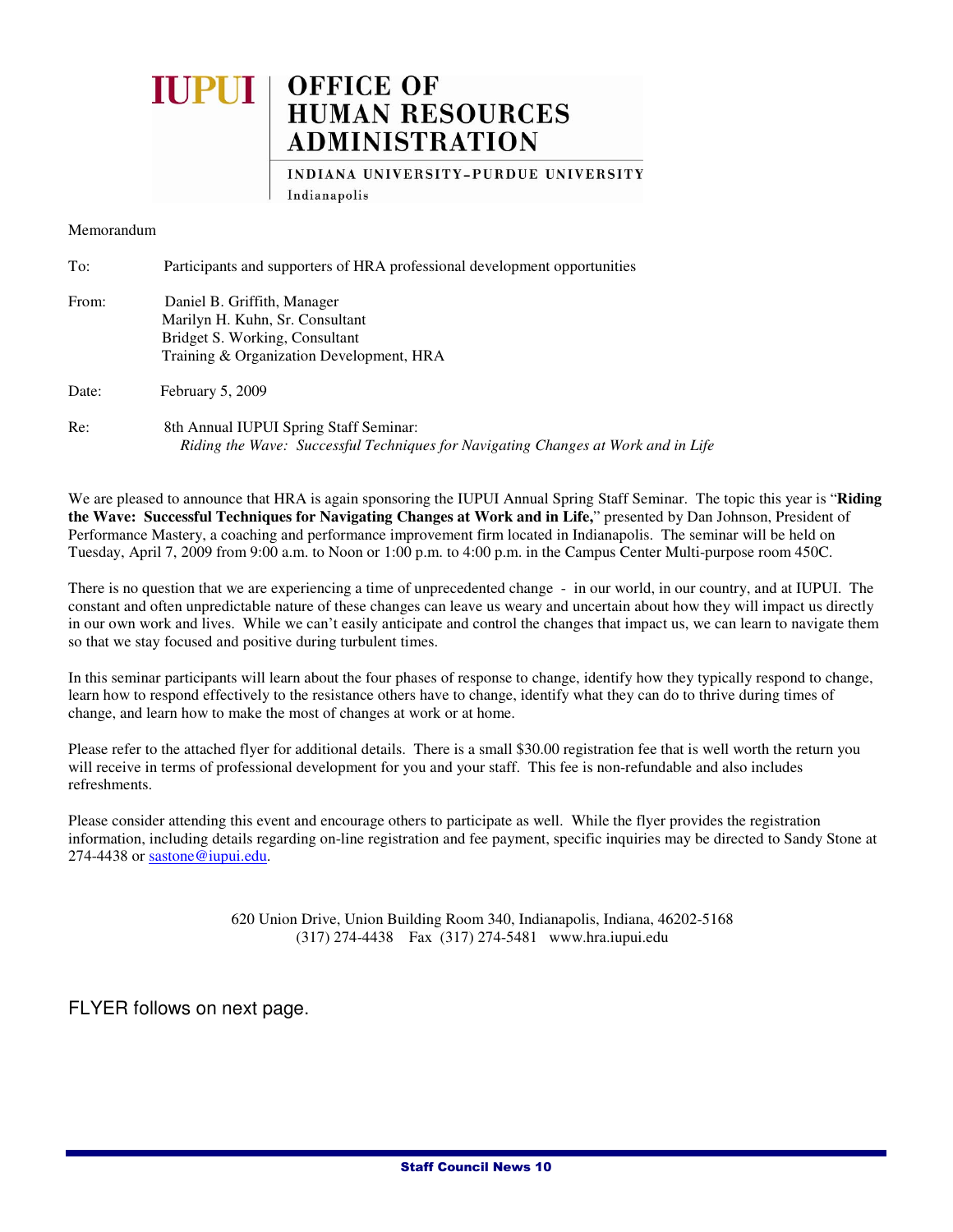# **IUPUI Annual Spring Staff Seminar**

# **Riding the Wave: Successful Techniques for Navigating** Changes at Work and in Life

Tuesday, April 7, 2009

 $9:00$ -noon or  $1:00$ -4:00 **Campus Center Room 450C** 

In the hectic pace of life today, change is constant in both our work and personal lives. How can I keep up with all the changes? What can I do to make change work to my benefit? And how can I thrive (rather than simply tolerate) change?

After participating in this session, you will be able to:

- · Explain the four phases of response to change
- · Identify how you typically respond to change · Respond effectively to the resistances other
- people have to change
- · Identify what you can do to thrive during times of change
- Be the "captain of your own ship" and make the most of changes at work or at home.





Presented by Dan Johnson: Dan Johnson is President of Performance Mastery, a coaching and performance improvement firm located in Indianapolis. Dan has been helping people in organizations successfully navigate through change for over 20 years. Among his clients have been leaders and individuals working in large financial institutions, insurance companies, manufacturers, and health care organizations throughout North America, South America, Europe, and Asia. His client list includes Clarian Health Partners; Chase Bank; Eli Lilly & Company; the Intemal Revenue Service; and The Kroger Company. Dan also teaches several courses for IUPUI Continuing Studies where he received the Award for Teaching Excellence in 2007. His work has been featured in the Indianapolis Star and WIBC radio. (dan@performancemastery.com)

The fee for this seminar is \$30 which is non-refundable, but you may send a substitute. To register please use SignUp at www.bra.iupui.edu/sigmp and put in your departmental account number when prompted. If paying by check, please make payable to Indiana<br>University and contact Sandy Stone to register. Please direct any questions to brattrog@ 274-4438

Sponsored by: IUPUI Human Resources Administration